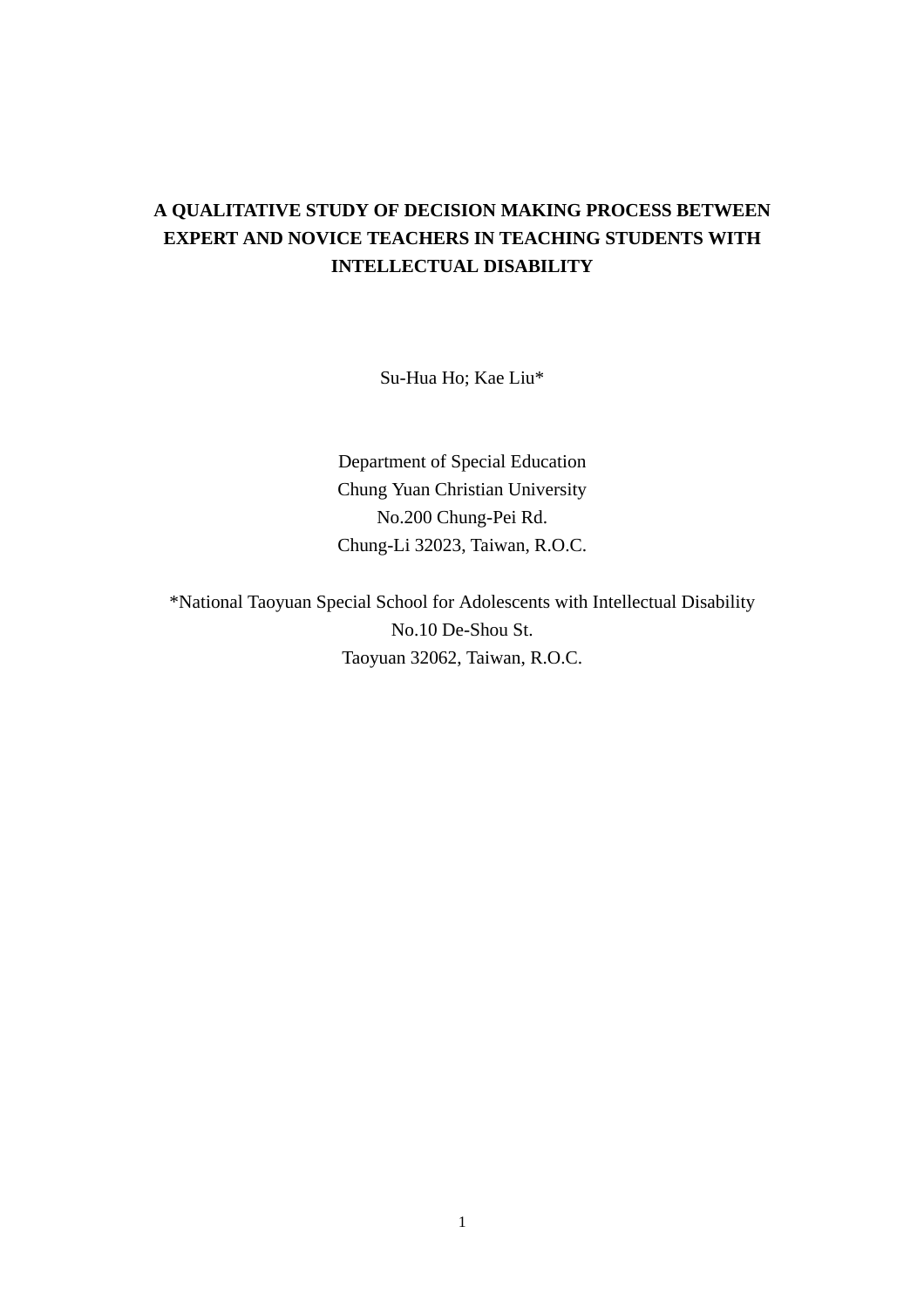#### **Abstract**

This qualitative research was designed to study the decision making process of expert and novice teachers during three stages of teaching: preactive or planning, interactive or actual teaching, and postactive evaluation or reflection. Four teachers in teaching students with intellectual disability were selected based on the teaching experience, the setting and the severity of the students' disabilities. The two novices were the first year teacher and the two experts had more than ten years' experiences.

Data was collected from multiple sources including semi-structured interviews, participant observations, videotaping, stimulated recall procedure, and inspection of documents. Qualitative analysis methodologies provided rich in-depth descriptions of each teacher's belief and decision making process.

Differences found between decision making of expert and novice teachers most notably involved in two areas: the integration of the information and the estimation of students' needs in the preactive stage. During the interactive stage, the decisions that both expert and novice teachers made could be classified into two major categories: instructional and managerial. The expert teachers did better than the novices did in making interactive reflections and immediate decisions to adjust students' needs. The major difference between the novices and experts related to the focus and the depth of their reflection in the postactive stage. This study also found that the expert teachers' decision-making were consistent with their teaching beliefs, however, this was not always true for the novice teachers.

Both the expert and novice teachers reported that the stimulated recall interview, watching and discussing their videotaped lessons were very helpful. Recommendations were presented for preservice education programs.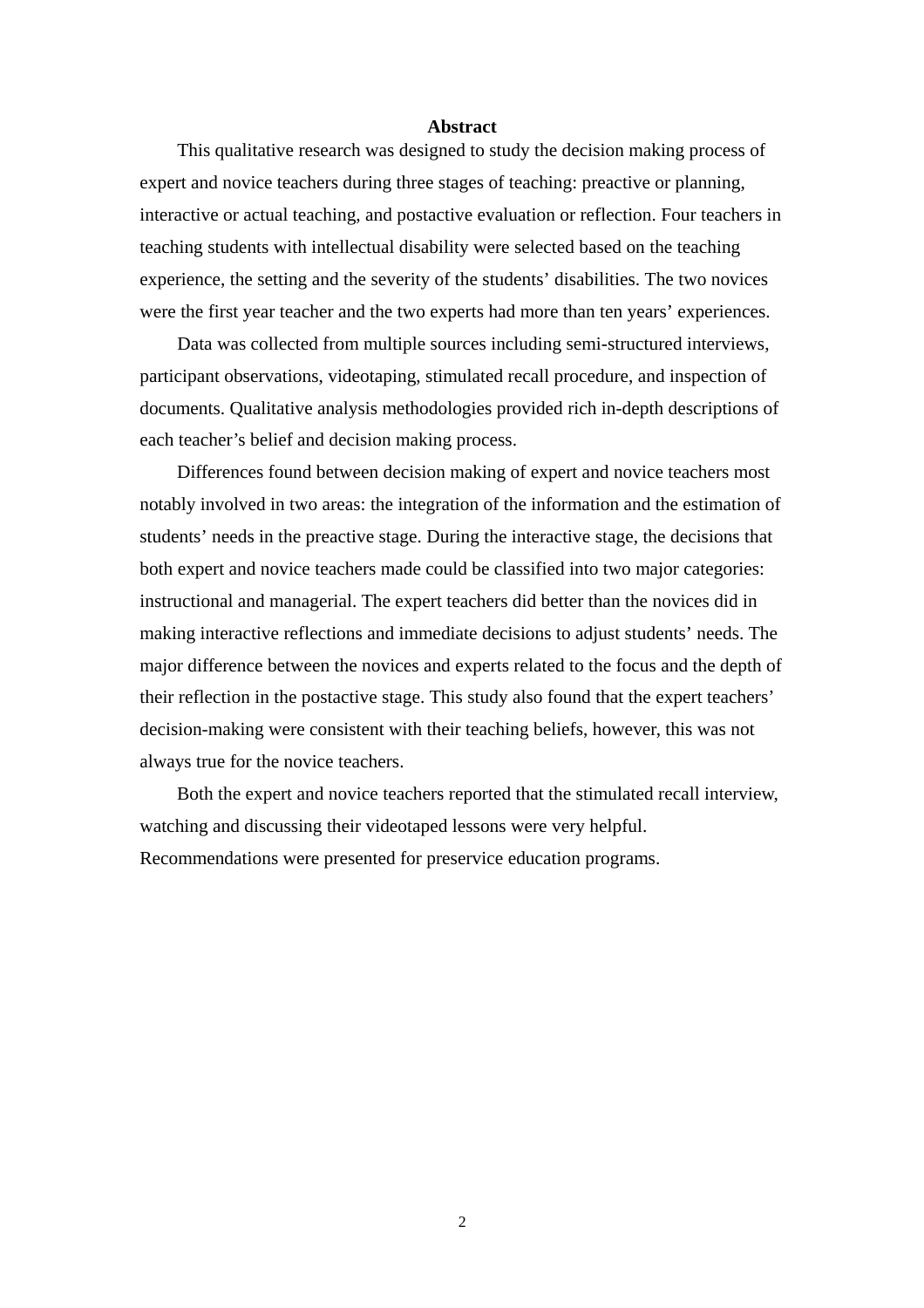# **Introduction**

Teaching is tremendously complex and demanding process. Teaching students with intellectual disability faces to even more complex situation, because the individual difference of students is more obvious. Teachers need to diagnosis students learning difficulties and tailor their teaching plan to adjust students' special needs. They make decisions constantly.

Decision making is a basic and essential teaching skill (Shavelson, 1973, in Westerman, 1991). A teacher's thinking and decision making organize and guide his /her teaching plan and actual teaching behavior (Westerman, 1991). Decision making involves in all three stages of teaching process: preactive or planning, interactive or actual teaching, and postactive evaluation or reflection. Teacher thoughts and decision making have become important research topics in teacher education or teacher effectiveness. Studying the decision making process of expert and novice teachers can help us to understand the difference between experts and novices and to enhance the professional development of novices. Further then, it increases students' learning effects.

Researches on teacher effectiveness have focused on teachers' observable behaviors. Prior to 1975, the dominant research paradigm was the process-product approach to study the relationship between teachers' classroom behaviors, students' classroom behaviors and students' achievements (Westerman, 1991). The research on teachers' thought process such as teaching decision making has emerged recently (Clark & Peterson, 1986). Clark and Peterson (1986) developed a model to explain the cyclical process of teaching and made a thorough review of literature on teachers' thought process. Their review summarized the current knowledge about teacher planning, teachers' interactive thoughts and decisions, and teachers' theories and beliefs.

Researchers interested in teacher cognition explored the differences between expert and novice teachers. Comparisons of expert and novice teachers have shown that they differ in their thinking and their decision making (Forgarty, Wang, & Creek, 1983; Gagne', 1985; Westerman, 1991). The major characteristics that distinguish an expert from a novice are complexity of skills, amount of knowledge, knowledge structure, and problem representation (Bereiter & Scardamalia, 1986). The experts not only have a great proficiency of their skills but also have greater amount of knowledge and well-developed structure of their knowledge than the novices do. In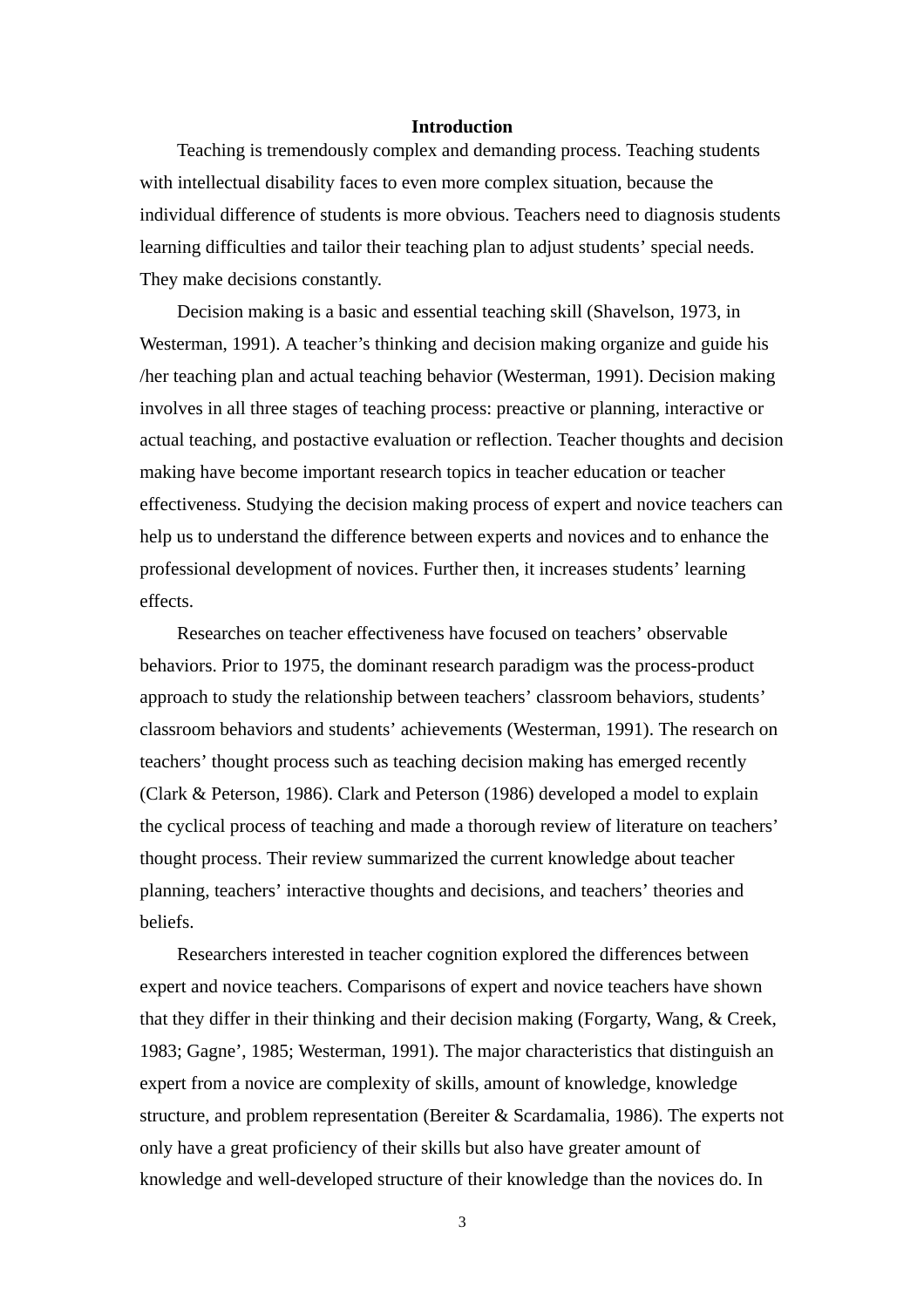addition, they have broader scope of repertory of problem types and their possible solutions than novices have.

Some researches indicated that expert teachers had rich information schemata that allowed them to represent the complexities of classroom in meaningful way, and to monitor classroom situations, to recognize problems and to make decisions that solved the problems (Gage & Berliner, 1984; Gagne', 1985). Veenman (1984) explored beginning teachers' perception of problems in teaching and concluded that teachers at different developmental stages perceived and processed problems in different ways. Beginning teachers perceived that they had more difficulties with discipline and classroom management than with delivery of subject content. Shieh (1996) compared expert and student teachers' thinking related to teaching event. Their study indicated that the student teachers were concerned with basic teaching techniques, whereas expert teachers were concerned with rational of education and needs of students.

Researches indicated that expert teachers formed a much more comprehensive mental representation of their teaching than novices did (Berlinger, 1988, in Westerman, 1991). On the other hand, novice teachers formed too narrow or incorrect mental representation of their lessons and therefore leaded to problems during teaching.

Forgarty et al. (1983) found that novice teachers failed to adapt instructions in response to students' cues. They seemed to stick closely to their lesson plans, with less flexibility to tailor their lesson according students' needs (Westerman, 1991). On the other hand, the expert teachers attended to a large number of instructional goals, used a large range of strategies, and linked their actions to students' cues in ways that are more complex.

Westerman (1991) proposed an interaction model of expert teachers' decision making encompassing all three stages of teaching. He emphasized what made an expert teacher was more than simply having more elaborated schemata. It was the way that a teacher processed information. His model shed the light on what Berlinger (1988, in Westerman, 1991) and Forgarty et al's (1983) finding. According to his model, the expert teacher integrated a broader scope of information such as knowledge of curriculum, students, pedagogical, subject matter and beliefs, etc. In addition, they weighted each component of information quickly and interacted them in a dynamic way across the three stages of teaching. Therefore, the expert teachers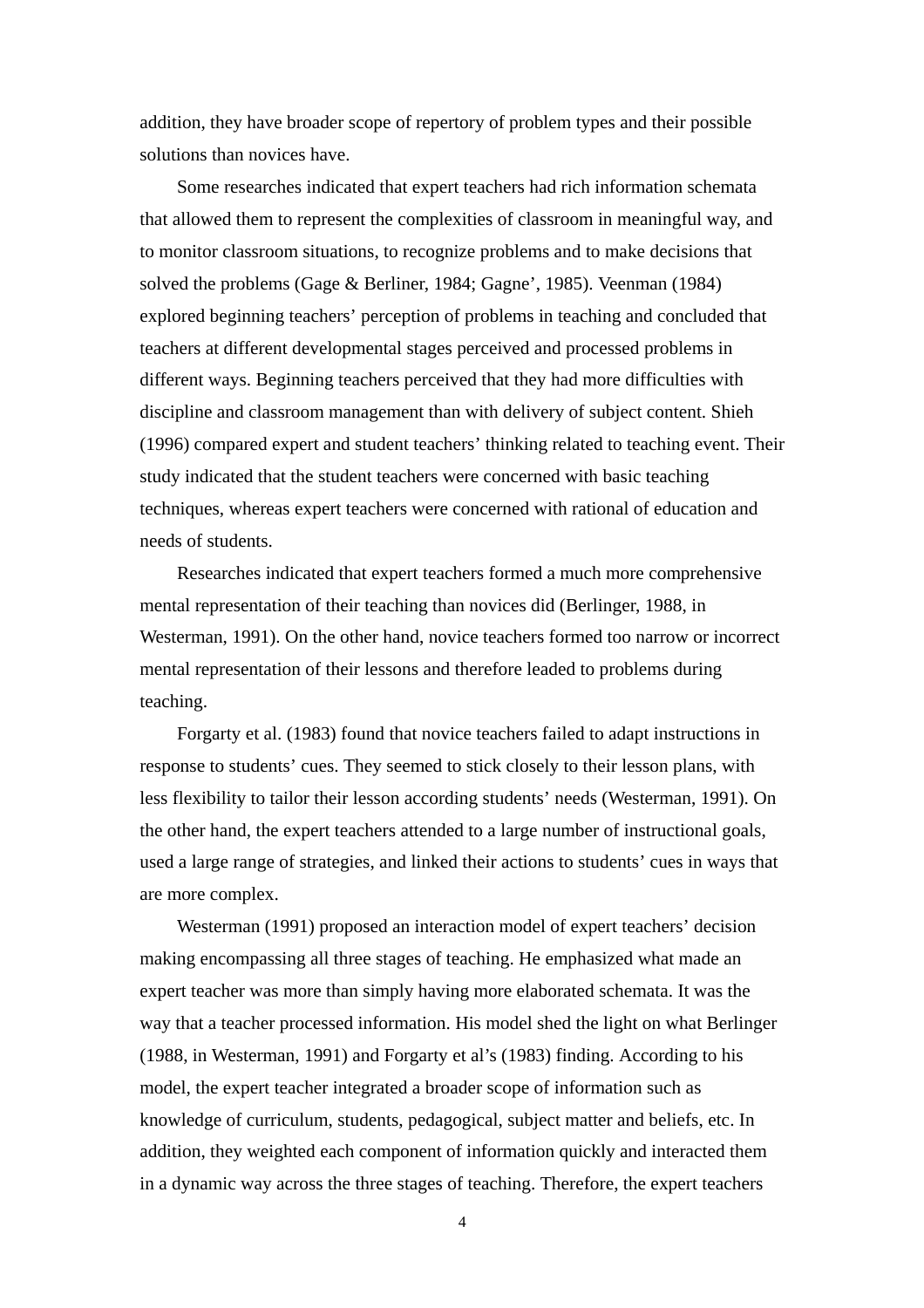had a comprehensive view of teaching and could make better decisions to adjust students' needs. On the contrary, the novice teachers integrated much narrower scope of information and they processed the information in a linear way. As a result, it affected their perception of classroom events and their decision making.

Some researches investigated the influence that affected teachers' decision making. For example, Stinson (1998) investigated four first-year teachers to identify decision points in their teaching and to name the influences that affected those decisions. The results indicated that the decisions made by the first-year teachers were of two types: instructional and managerial. The primary influences that affected those first-year teachers included student needs, prior experience, normative influences (environmental factors such as administration, curriculum guides, department regulations, etc.) availability of materials, university/teacher education programs, and professional development.

Rogers (1995) investigated 31 special education resource teachers to identify the factors that influenced the resource teachers' instructional decision. The results indicated that both instructional variables and student status were identified as factors that influenced the resource teachers' decision making. Teachers were being influenced by student characteristics for the relatively less successful students.

Stough & Palmer (2001) compared the instructional decision making of 19 expert and novice special education teachers. The results indicated that experts reflected significantly more often on students' prior knowledge and typical behaviors. Experts also displayed significantly more comments about instructional strategies and collaboration than did novices.

Stouhg & Palmer (1996) examined the reflections of 13 special education expert teachers. The results indicated that the stimulated recall procedures successfully prompted teachers to express their thoughts and emotions concerning targeted teaching sequences. The expert teachers used instructional diagnosis and frequently consulted regular education teachers to teach students with special needs.

Penso & Shoham (2003) examined 21 student teachers' reasoning while making pedagogical decisions at two stages of the teaching process: the preactive stage of lesson planning and the postactive stage. The results were: (1) At both stages, the student teachers' pedagogical decisions focused on topics related to teaching methods and skills, and to lesson structure and organization. (2) Most of the arguments used to explain the teachers' decisions related to the learners and only a few to the teachers.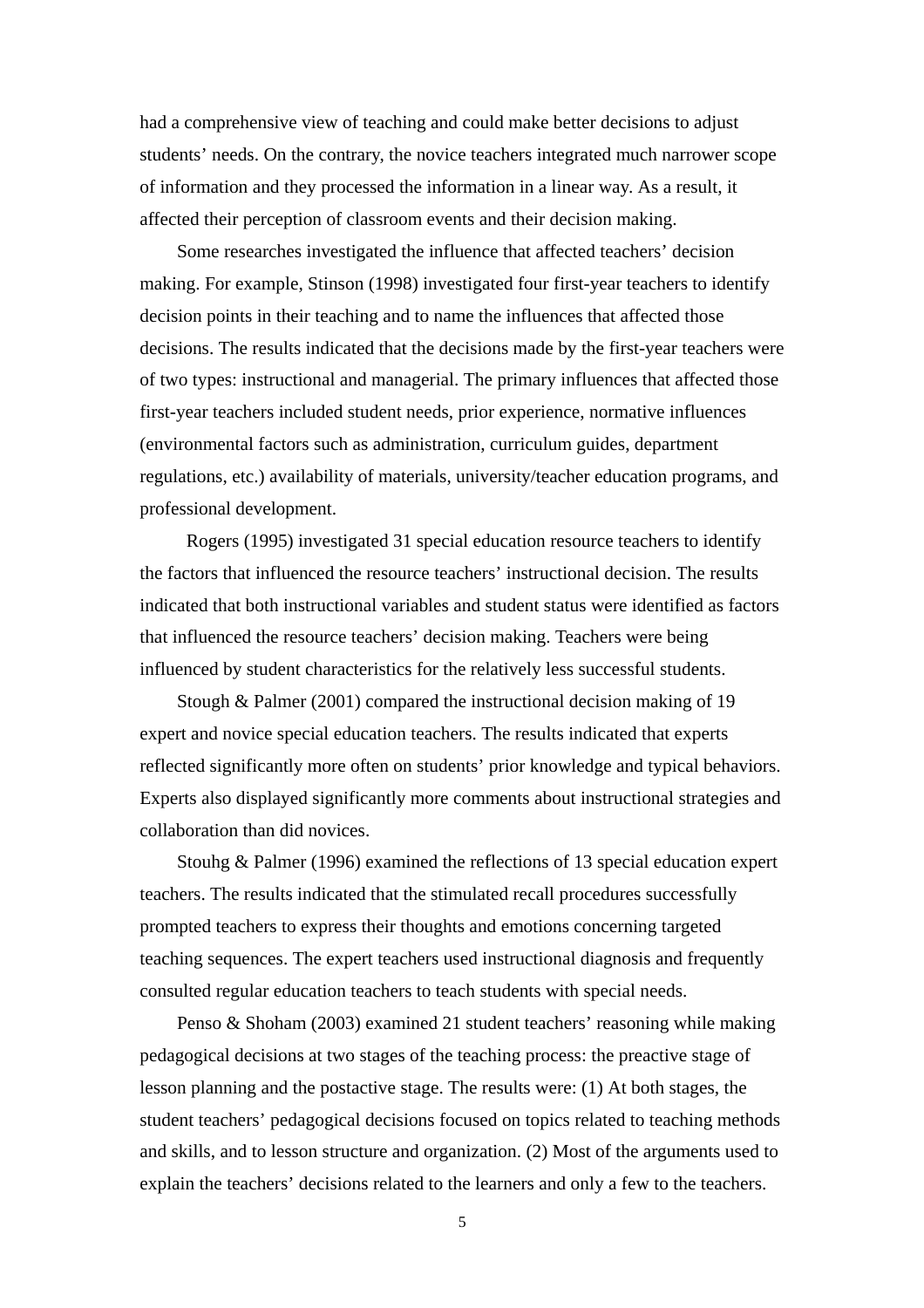Researches on the cognitive process of teacher decision making have provided the theoretical basis for this line of study. Recent researches on teacher decision making have different focuses on the research topics. In special education area, only few studies investigated the decision making of novices and experts. None of them examined the differences in the three stages of teaching, nor did they explore the consistency of teacher belief and teaching decision making. The purpose of this study was as following:

- 1. To clarify our understanding of the nature of decision making process of expert and novice teachers in teaching students with intellectual disability.
- 2. To explore the influences that expert and novice teachers reported to affect their decision making.
- 3. To examine the consistency of the teacher beliefs and decision making of expert and novice teachers.

## **Method**

# **Participants**

Participants were four certified special education teachers: two expert teachers and two novices. The novice teachers were in their first year teaching career. The expert teachers were selected according to the following criterions: (1) had at least ten years of teaching experience; (2) were nominated by their supervisors as being effective teachers; (3) had obtained the reward of the super special education teacher; (4)were confirmed by the principles of their school. Two of them, one expert and one novice, were teachers in a special school for adolescents with intellectual disability. The others were teaching students with intellectual disability in self-contained special education classroom of a public elementary school. Three of the participants were female, while one was male.

# **Procedure**

Data was collected from multiple sources including semi-structured interviews, participant observations, videotaping, stimulated recall procedure, and inspection of documents.

A semi-structured interview was conducted to discover each teacher's belief. The interview questions which were designed in eliciting teachers' value and beliefs were related to students, teacher roles, curriculum, instruction, and teaching environment. Each interview was audiotaped and transcribed. The "member checking" procedure was applied to validate the construction of teacher beliefs. The description of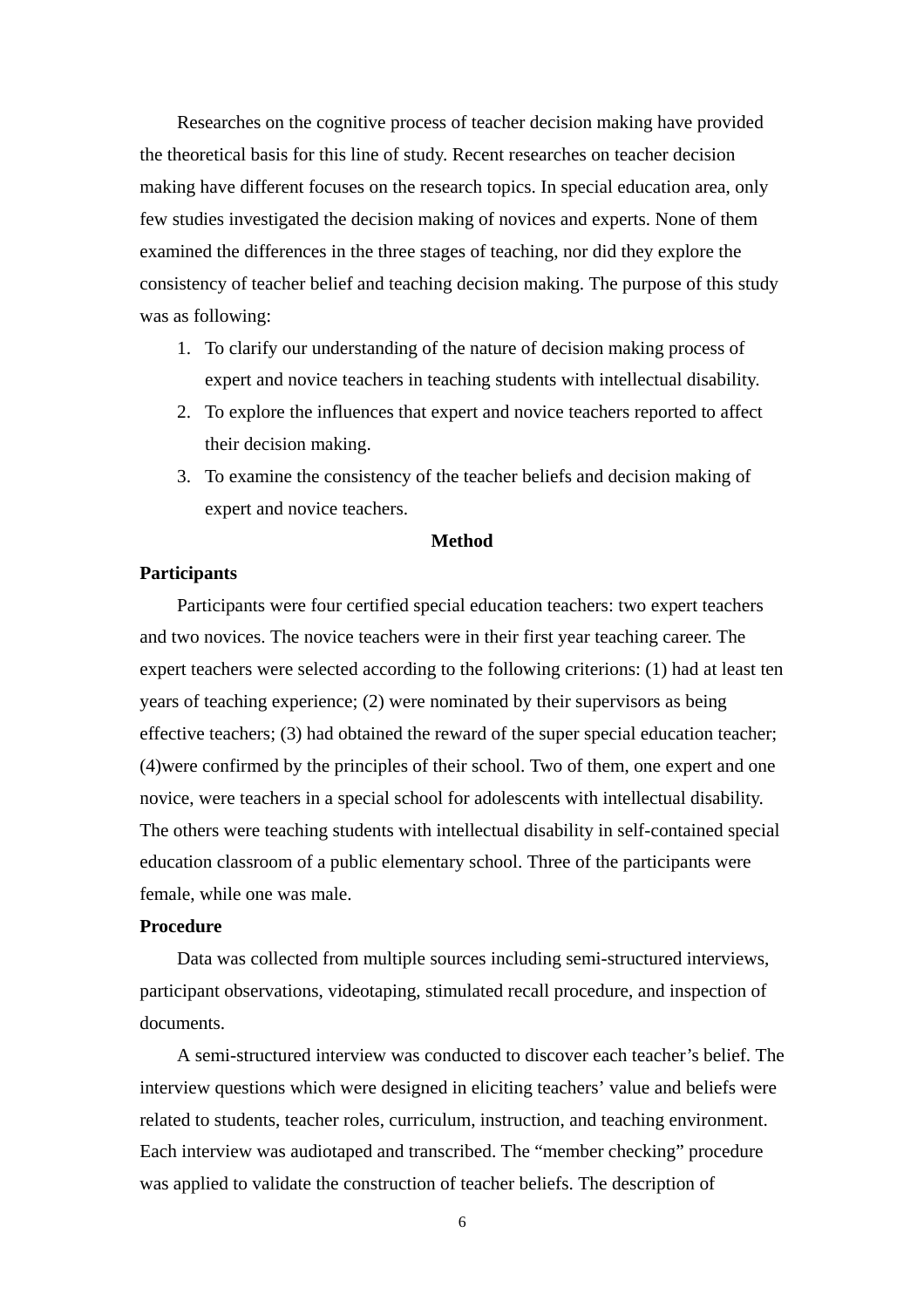participants' teaching beliefs were reviewed and confirmed by each participant.

In order to observe the various activities taking place in each classroom, observations were made in different subjects on different days. Observation generally lasted two hours each time. Notes were taken during observation.

After observation of each lesson, an interview was conducted to determine what decision making went into the preactive stage. The questions probed the teachers' thinking in planning the lesson were as the following:

"Where did you start when you planed this lesson?"

"What did you think about when you planned this lesson?"

"Was this lesson related to anything else?"

Then a stimulated recall interview was conducted shortly after the completion of the lesson. The teacher was interviewed to determine what decision making during the interactive stage. The videotape of the lesson was played back. The teacher was instructed to stop the tape and to explain his/her thoughts that went into the decisions.

After the stimulated recall, the teacher was asked questions to elicit postactive evaluation and reflection. For example:

"Would you rate this lesson as successful?" "Why?"

"Did you gain any information that would be useful in planning future lesson?"

Notes were made concerning the number of students in the classroom, ratio of male to female students, content area taught, grade level, and if adults other than the teacher were present in the classroom. Observation notes were used to identify events that might elicit instructional reflections from the teachers, such as prolonged exchanges with students or transitions from one instructional activity to another. Additional data included the systemic curriculum guidelines of the special school, teachers' plans, classroom calendars, classroom handouts and IEPs.

# **Analysis**

All interviews and stimulated recall records were transcribed, providing a large quantity of information-rich data. Qualitative analysis of this data followed a technique developed as a modification of constant comparative method of Glaser & Strauss (1967). As we searched through the data for regularities and patterns, several themes emerged.

#### **Results**

Differences found between decision making of the expert and novice teachers most notably involved in two areas: the integration of the information and the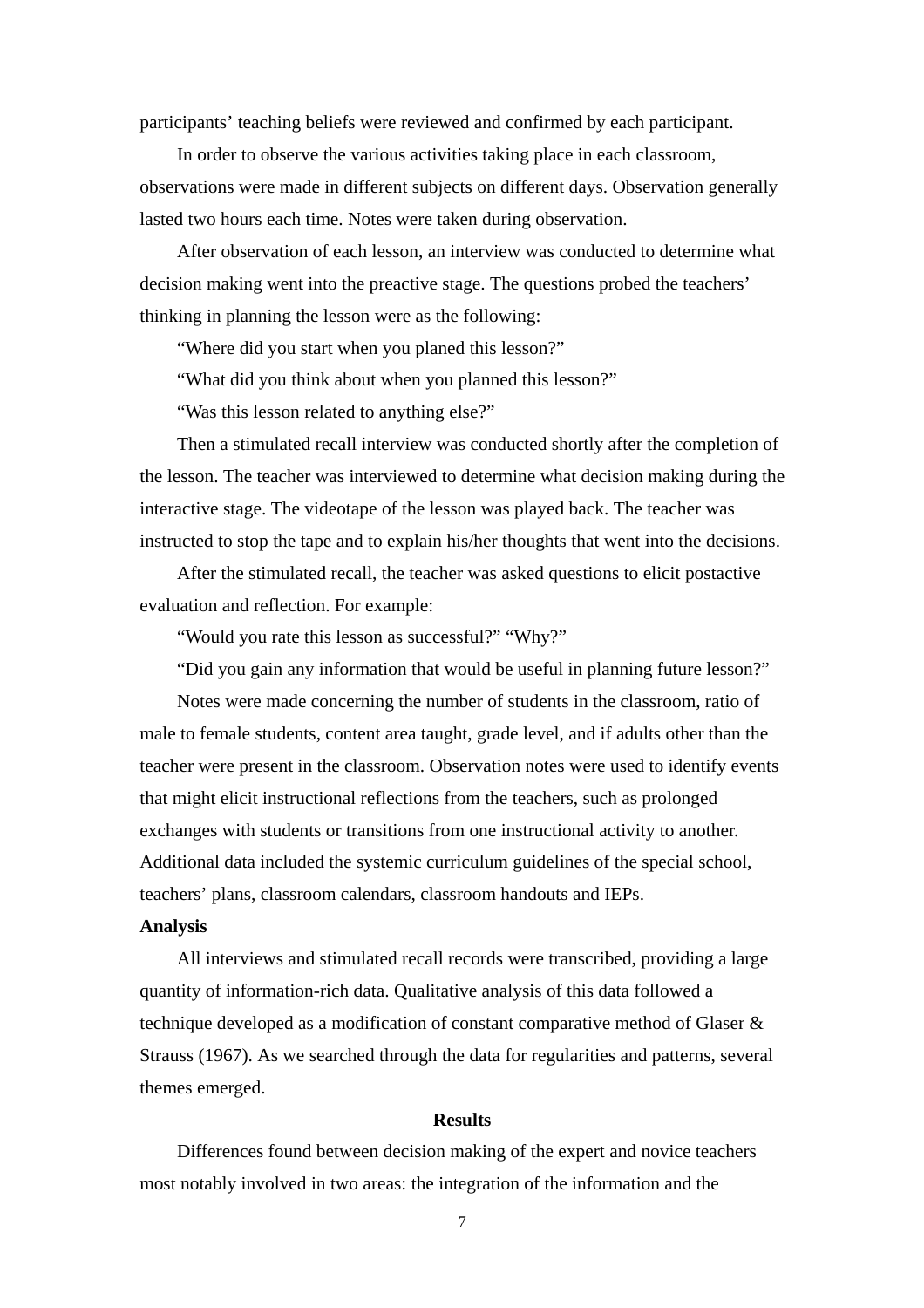estimation of students' needs in the preactive stage. During the interactive stage, the major difference of decision making between experts and novices consisted in how they tailored their lesson plan to accommodate students' needs. During the postactive stage, the major difference between experts and novices related to the focus and the depth of their reflection. Each of the three stages required further explanations.

# **Preactive Stage**

During the preactive stage, the major decision points that the teacher made involved: deciding the teaching topics, setting the teaching objectives, selecting teaching materials, grouping students, arranging teachers' duty, and preparing teaching plan. The factors that teachers mentioned affected their decisions including: teacher beliefs, student needs, and environmental factors such as parent's opinions, school policies and teaching experience. The differences between experts and novices were in two areas: the integration of the information and the estimation of students' needs.

When teacher prepared their lesson, they needed to integrate knowledge of curriculum, pedagogical knowledge, content knowledge and knowledge of students to make teaching decisions. This study indicated that expert teachers related more information while planning their teachings. For example, one expert teacher planned to teach students to learn geometry shapes. She considered students' functional levels, their prior knowledge. She also thought of the potential problems that students might encounter and the possible teaching strategies. She related the teaching content to students' life experiences. In addition, she considered the available teaching resource and students' individual difference and set different objectives according to their abilities.

Whereas novice teachers prepared their lessons, they seemed to integrate much narrower scope of information. For example, one novice teacher planned to teach students to know the community facilities. She considered students' life experiences, their interests and individual difference. However, she did not predict the possible difficulties students might encounter, nor did she relate to the pedagogical and content knowledge. Her teaching planning process seemed like a linear way.

The expert teachers seemed to have knowledge that was more comprehensive when they planned their teaching. They integrated different components of their knowledge whereas the novices integrated much narrower scope of knowledge.

Another difference between expert and novice teachers was the ability in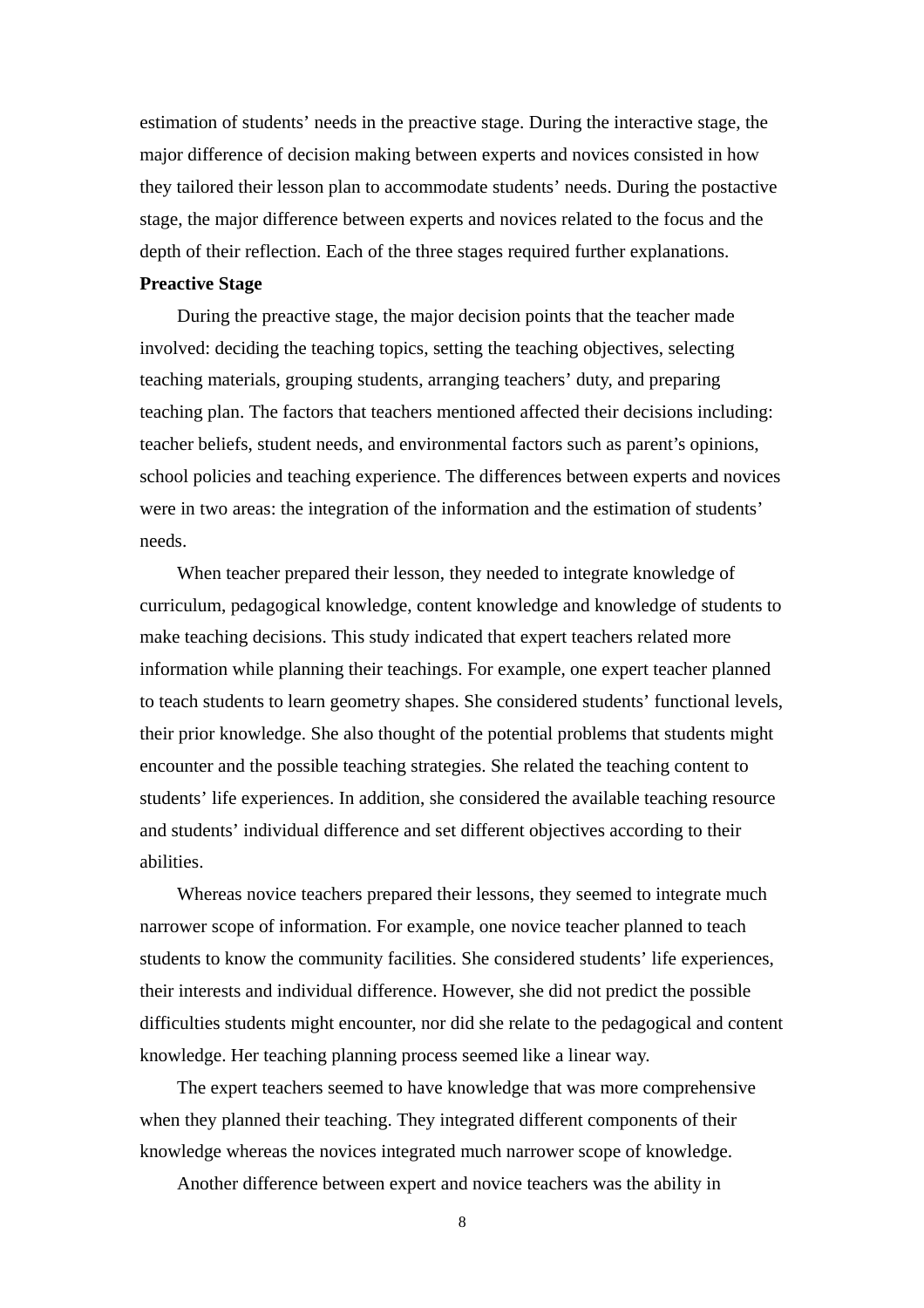estimating students' needs. The novice teachers had difficulties in estimating students' baseline behavior. This problem affected their decision making especially during the preactive stage. As a result, they usually prepared the lesson either too difficult or too easy for students. One novice teacher said,

*"Sometimes I found myself overestimated students' ability. … Sometimes, I was afraid that I underestimated them."* 

Another novice teacher reported that she planned to teach the concept of time schedule to her students, because she felt every student could read the numeral. However, later on she realized that the low-function students actually were not ready to learn that much.

The expert teachers had more knowledge about students' ability and their learning backgrounds. They estimated students' baseline behaviors more accurately. This strength allowed them having more comprehensive and accurate information to make decisions when they planned their lessons.

## **Interactive Stage**

During the interactive stage, the decisions that both expert and novice teachers made could be classified into two major categories: the managerial and the instructional. The managerial decisions involved the following: handing out worksheets, arranging seats, assigning homework, dealing with students' inattentive behaviors, delivering of reinforcement, making a roll call, etc.

The instructional decisions included the following: dividing students in groups, setting different performance criteria according to students' abilities, prompting students to response, simplifying the tasks, monitoring students' learning, calling students to demonstrate in front of classmates, etc.

The novice teachers seemed to make more managerial decision points than the experts did. They paid more attentions on students' deviate behaviors. Dealing with the behavior problems often interrupted the teaching flow. While off-task behaviors occurred, the novice teachers often stopped teaching activities, and then called students' names to remind him to pay attention or took students' hand to draw him back from deviated behaviors.

Whereas the expert teachers made less managerial decisions, they established class routines to keep the class in order. They prevented the problems by using their voice and body language along with effective teaching skills to motivate students and to keep their attention on learning activities. There were very few inattentive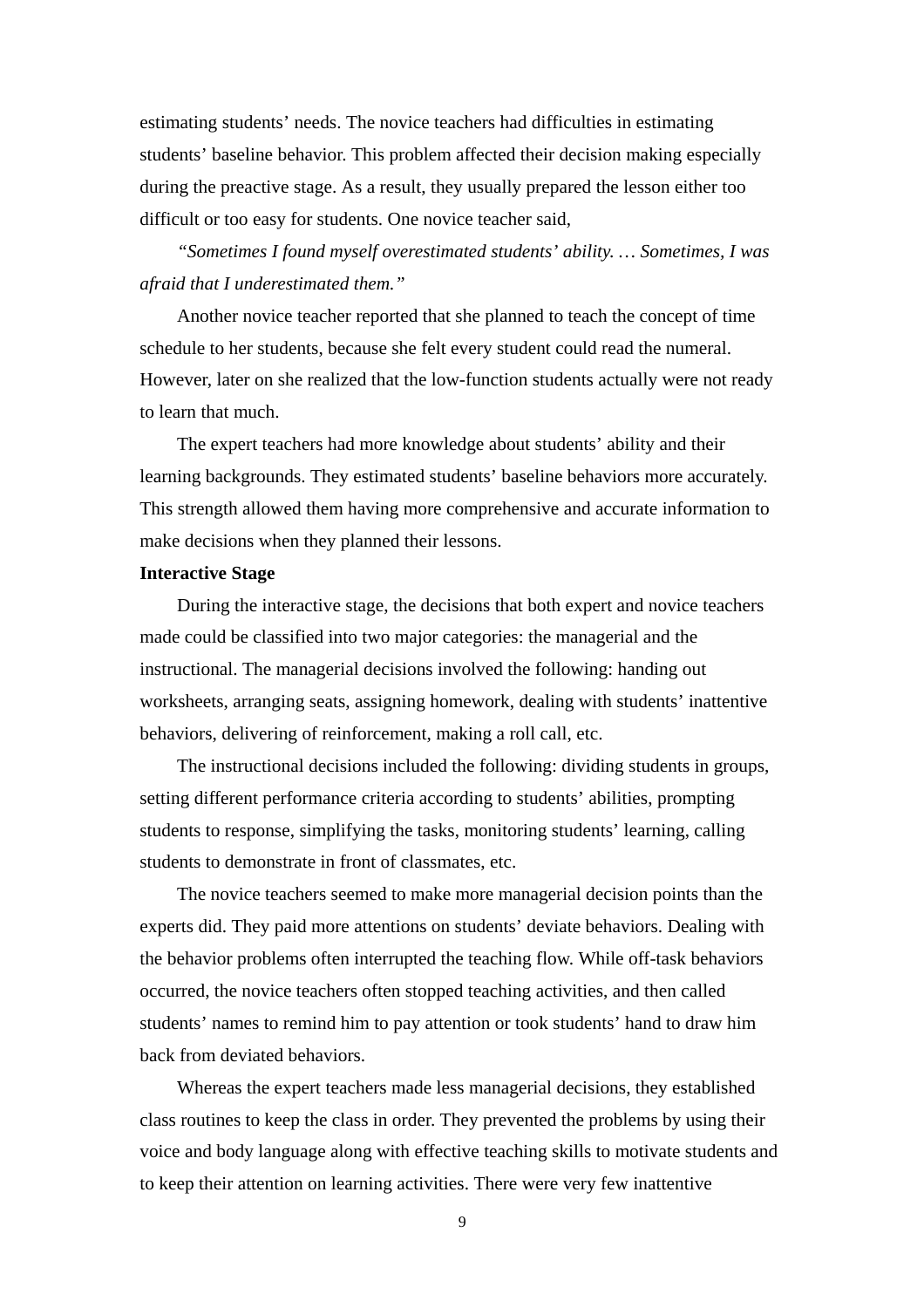behaviors occurred in the experts' class. While off-task behaviors occurred, the expert teachers often brought the offending students back to the lesson by body language or asking questions without interrupting of the teaching flow.

The major difference of decision making between expert and novice teachers, during the interactive stage, consisted in how they tailored their lesson plan to accommodate student needs. When the instruction was processing, the expert teachers monitored students' learning behaviors and adapted their lesson in response to student reactions, and modified instructional strategies if necessarily. One expert teacher commented,

*"I found the low-level students were confused. … Therefore, I went back a step, just had them classifying cards based on shapes."* 

Whereas the novice teachers were not flexible as the experts, they seemed to stick closely to their lesson plans. While difficulties or deviated behaviors appeared, the novice teachers sometimes determined to carry out their lesson plans rather than making adaptation of it. For example, the novice teacher A found the teaching materials were too easy for some high-function students, but she did not make any modification of their lesson to meet their needs. The novice teacher B also had the same difficulties. When she found students were not interested in looking pictures, she still presented the pictures one by one and ignored students' inattentive behaviors.

Researches indicated that the difference between expert and novice teachers lied in cognitive structures, such as amount of knowledge, problem representation, and the number of problem solution available. The expert teacher had more knowledge, experiences, and larger repertory of problems and possible solutions. This probably was the reason why they could diagnosis the problem accurately and select approaches to make quick adjustment. As for the novice teachers, they had less knowledge and experiences, possessed smaller repertory of problems and possible solutions in dealing with teaching problems. Therefore, they could not diagnose the problems accurately and could not make immediate adjustment as the experts did. They needed more time and more information to make decisions. One novice teacher mentioned this during an informal interview,

*"I was not sure whether he understood or not. I had to figure out what his real problem was, so I did not change my plan. Usually I would consult with my colleagues or find answers from books later."* 

In the process of instruction, the expert teachers did better than the novices did in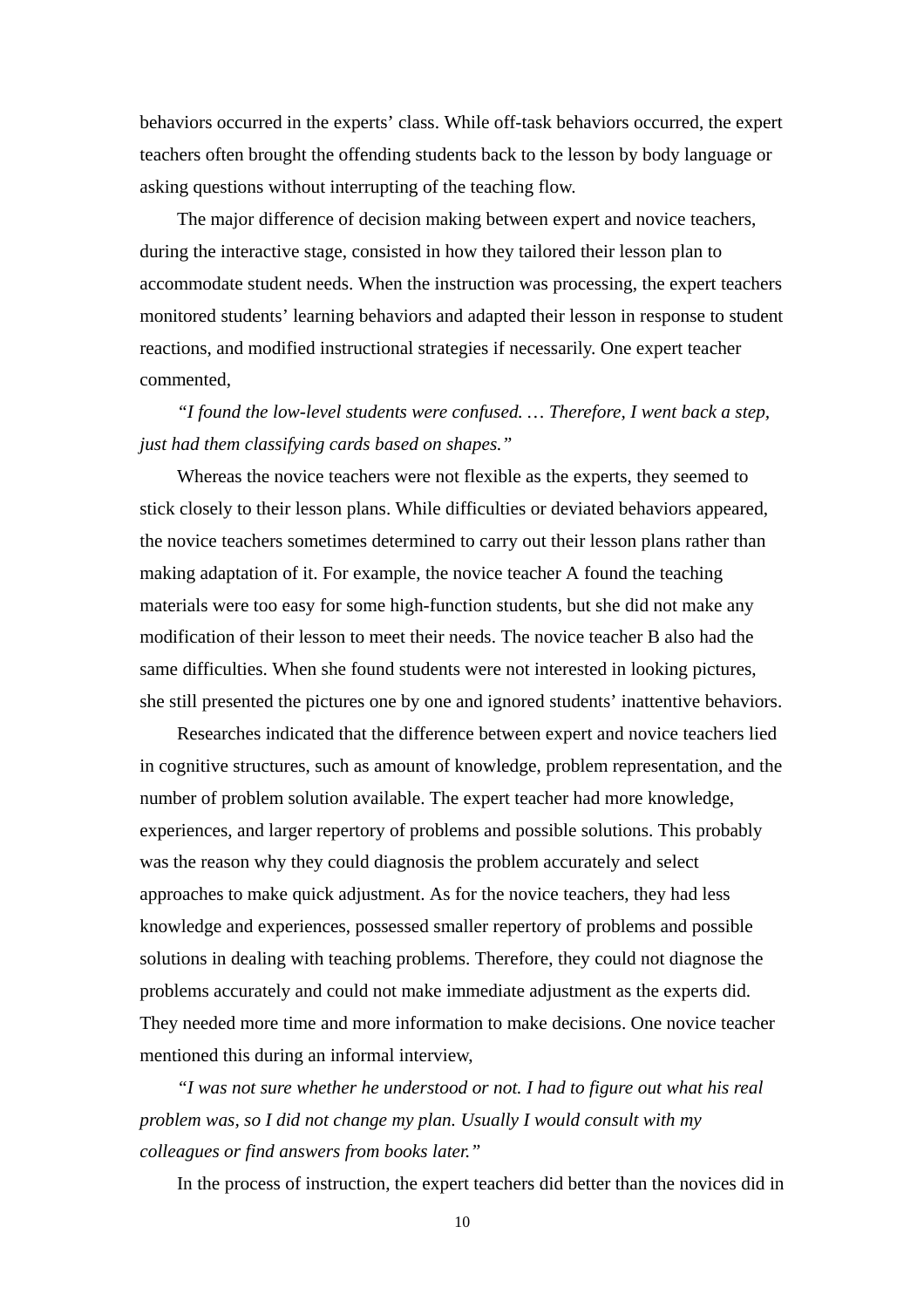making interactive decisions to adjust students' needs.

#### **Postactive Stage**

During the postactive stage, the teacher made reflection about their teaching and made decisions of new actions. The thoughts involved how well their teaching was, how much students knew, whether students already achieved the objectives, or did the teaching activities suit for students, etc. Both the experts and novices made some reflection after their teaching. The major difference between the novices and experts related to the focus and the depth of their reflection. The experts' reflection focused more on: whether the activities were appropriate for students, did all the students achieve the objectives, or how they could improve their instruction? For example:

*" The task was too complex. It was the first time to learn this new skill today; I should reduce the task to 2-3 steps."* 

*"The high-level students all achieved the objectives. But Student A had not yet, he needed more practices. Student B understood the concept already. He might need practice with worksheet one more time."* 

However, the novices focused more on their own teaching activities and students' attention or behavior problems, as one novice teacher commented,

*" Today, students were more involved in the learning activities."* 

*" Students showed more interests in manipulating things."* 

The expert teachers also made deeper reflection than the novices did. They made explanation of cause of the learning problem and proposed improvement suggestions. For example, the expert teacher A said,

*" The low-level students got confused. … Because firstly I asked them to classify cards according to shape, then I added another attribute – color. They were confused. … I felt the low-level group did not achieve the objectives. … They needed one or two more lessons, or related it with everyday life."* 

As for the novice teachers, they made reflections about more surface things such as teaching time, grouping of students, and the seat arrangement. For example, one novice teacher said,

*" Next time, if I encountered the same situation, I should make the adjustment on teaching time, or the number of groups, or the seat arrangement. I thought of those, also I thought of how good I did. I did care about this."* 

Researches on teacher professional development indicated that the beginning teacher cared more about their own needs, whereas the experienced teacher cared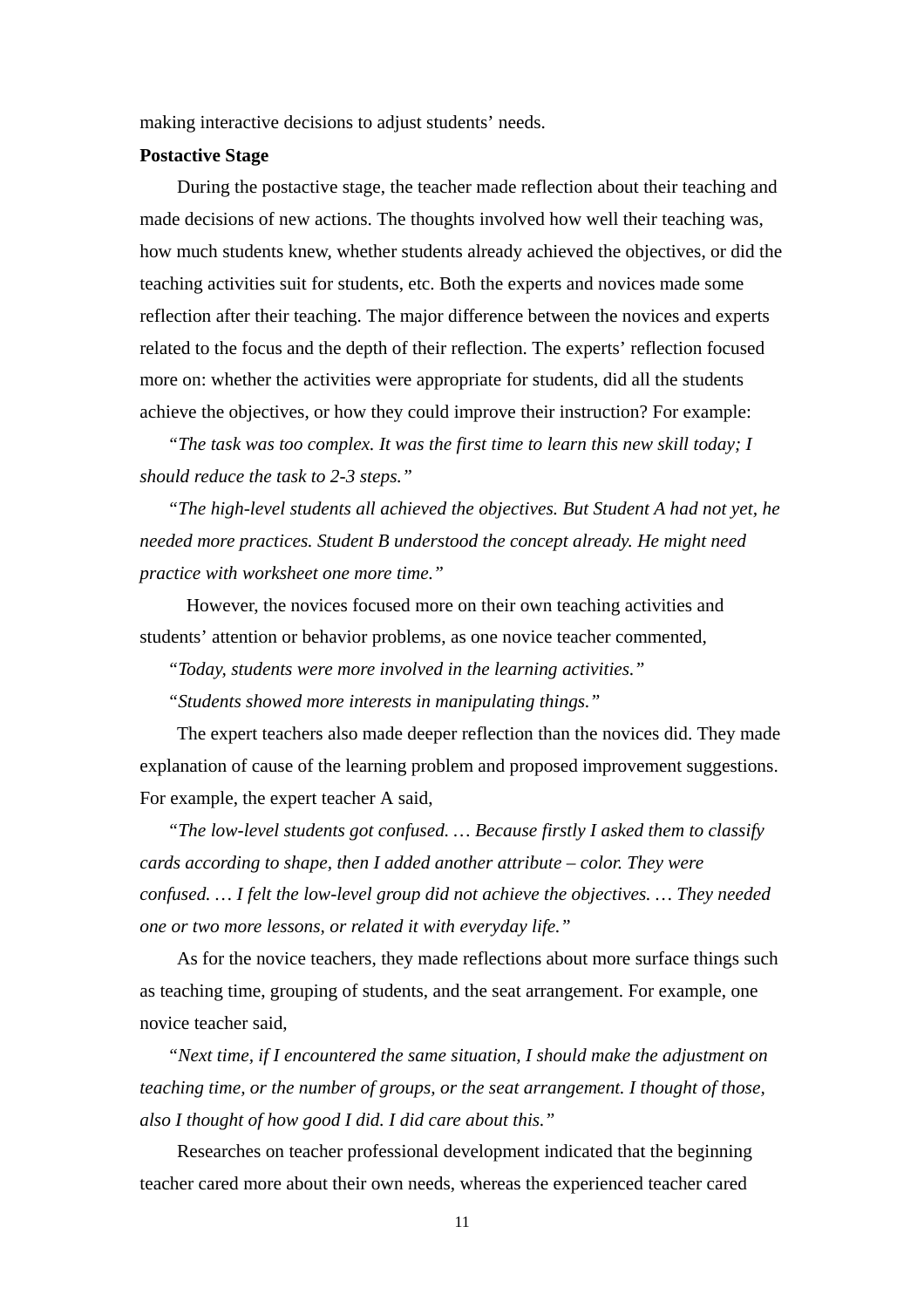more about students' needs. The reflection of experts and novices revealed similar points. In addition, the expert teachers were better in integration knowledge of their teaching. They evaluated their teaching in depth and had elaborate reflection.

# **Teacher Belief and Decision Making**

This study found that for the most part, teacher decision-making was consistent with their teaching beliefs. This was true especially for the expert teachers. For example, the expert teacher A made decisions, which were consistent with her beliefs. She believed that students had great potential to learn, that teacher should give students more opportunities to try and to help them to overcome difficulties, so that they could reach to higher-level goals. She practiced this belief both in planning and actual teaching stages. She challenged the high-function students by adding something new to see whether they could do or not. She also encouraged the low-function students to response by using various cues and peer modeling strategies. During the stimulated recall, she reflected:

*"I felt they had unlimited potential. So I gave them total first, if they could not do it, then I made adjustments. Some people thought they could not learn much. I thought it was their privilege to learn. I did not want to limit them."* 

The expert teacher B emphasized that the role of special education teacher was to help students to learn happily and to help students becoming the persons whom everybody liked. His belief affected how he taught and managed the class. He did not force students to learn or to write homework, if they did not want to do it. He gave students opportunities to make their own decisions and to learn self-control. At beginning, he requested students to follow the classroom rules restrictively. Gradually, when students were more familiar with the rules, he let students go and did not care much about the rules. In his class, the climate was easy without any pressure. Students seemed to know what to do and everything went smoothly.

The novice teacher A mentioned that students with intellectual disability were very dependent, passive, and were reluctant to try new things. She emphasized that teacher should encourage students to try new things and wait for students' own response. For example, Lily did not work on her worksheet. The novice teacher A reminded her but did not get any response. The novice teacher A held Lily's hand and wrote the first two words, then told her to write the remainder parts by herself. The novice teacher A waited for her response, and gave her praise when she started to write her assignments.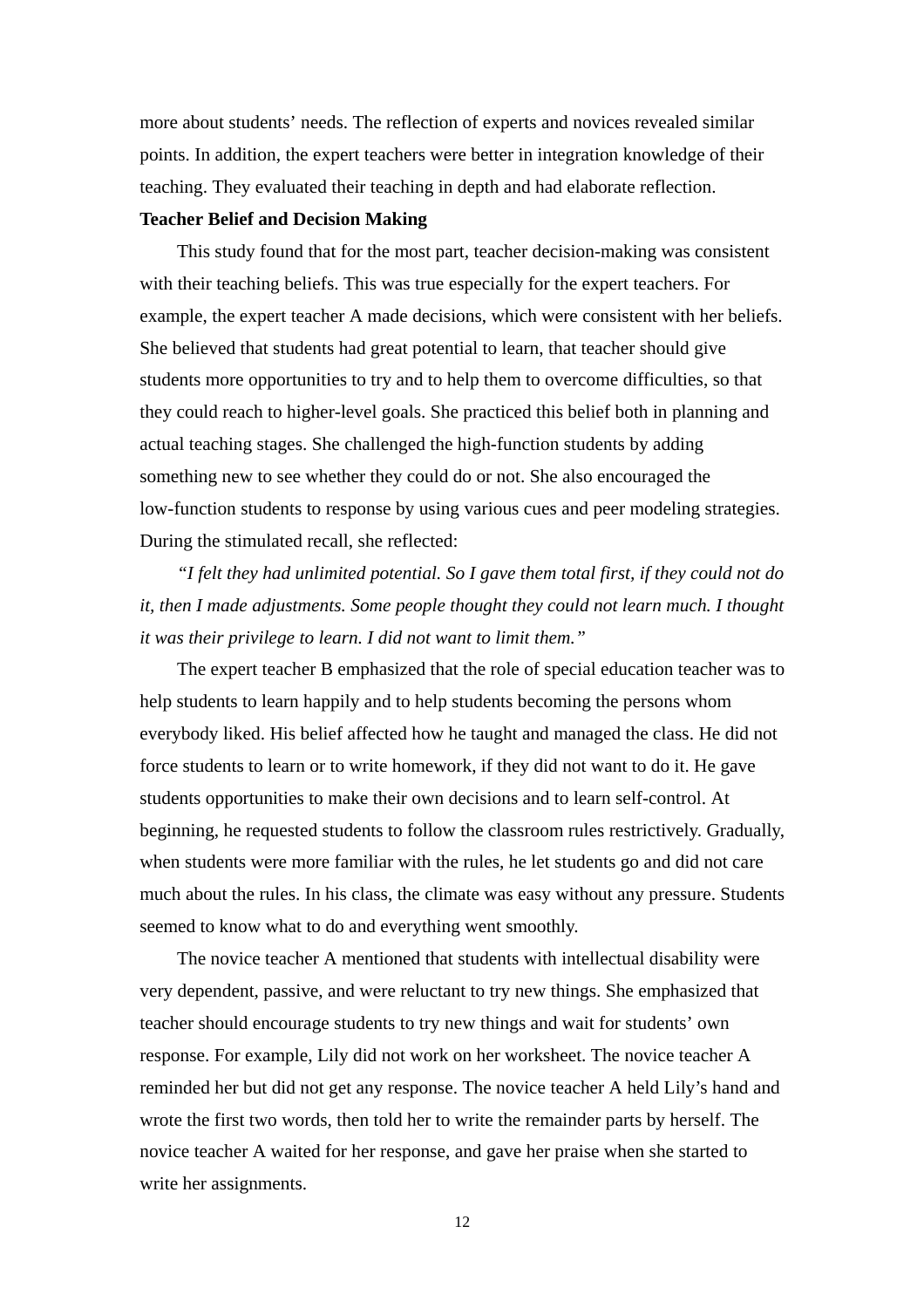Nevertheless, the novice teacher A's decision making was not always consistent with her teaching belief. For example, although she emphasized the principle of individualized instruction, she still instructed the whole class learning the same materials and doing the same activities. The novice teacher A knew the learning materials, which she arranged for the high-level students, were too simple. However, she still decided to let those students learned the same materials, and access the same activities with low-level students. Because she thought the high-function students could help others to learn. She explained this during the interview as,

*"I knew the materials like this were too simple for them, but I wanted the effect that they were in the group. They could lead the class to do whatever things."* 

In this case, she made decisions not based on her beliefs but considered other factors.

The novice teacher B emphasized that students with intellectual disability needed encouragements. She described that she gave students oral praise when they answered questions correctly or finished a task. In addition, she applied reinforcement system to encourage students when they performed the expected behaviors in the class. The novice teacher B made decisions according to her beliefs in this case. However, on the other situations, her decision making was inconsistent with her teaching beliefs. For example, the novice teacher B emphasized that many students with intellectual disability had attention deficiency. Therefore, it was important to draw students' attention to the teaching process. Nevertheless, when she found several students did not pay attention to the teaching activities, she kept teaching without making any adjustment. Her reflection about this situation was as following:

*"At that time, for those students who didn't pay attention, I thought of calling them to look ahead or teaching in small group, but that would waste time, therefore, I didn't make any change and just kept going with my original teaching plan."* 

Like the novice teacher A, the novice teacher B also made decisions that were not consistent with her belief.

This study found the expert teachers' decisions making were consistent with their teaching beliefs. However, for the novices, this was not always true. Sometimes they were consistent, and the other times they were not.

#### **Discussion and Implications**

This study indicated that the expert teachers' teaching beliefs were consistent with their actual teaching behaviors. However, for the novice teacher, this was not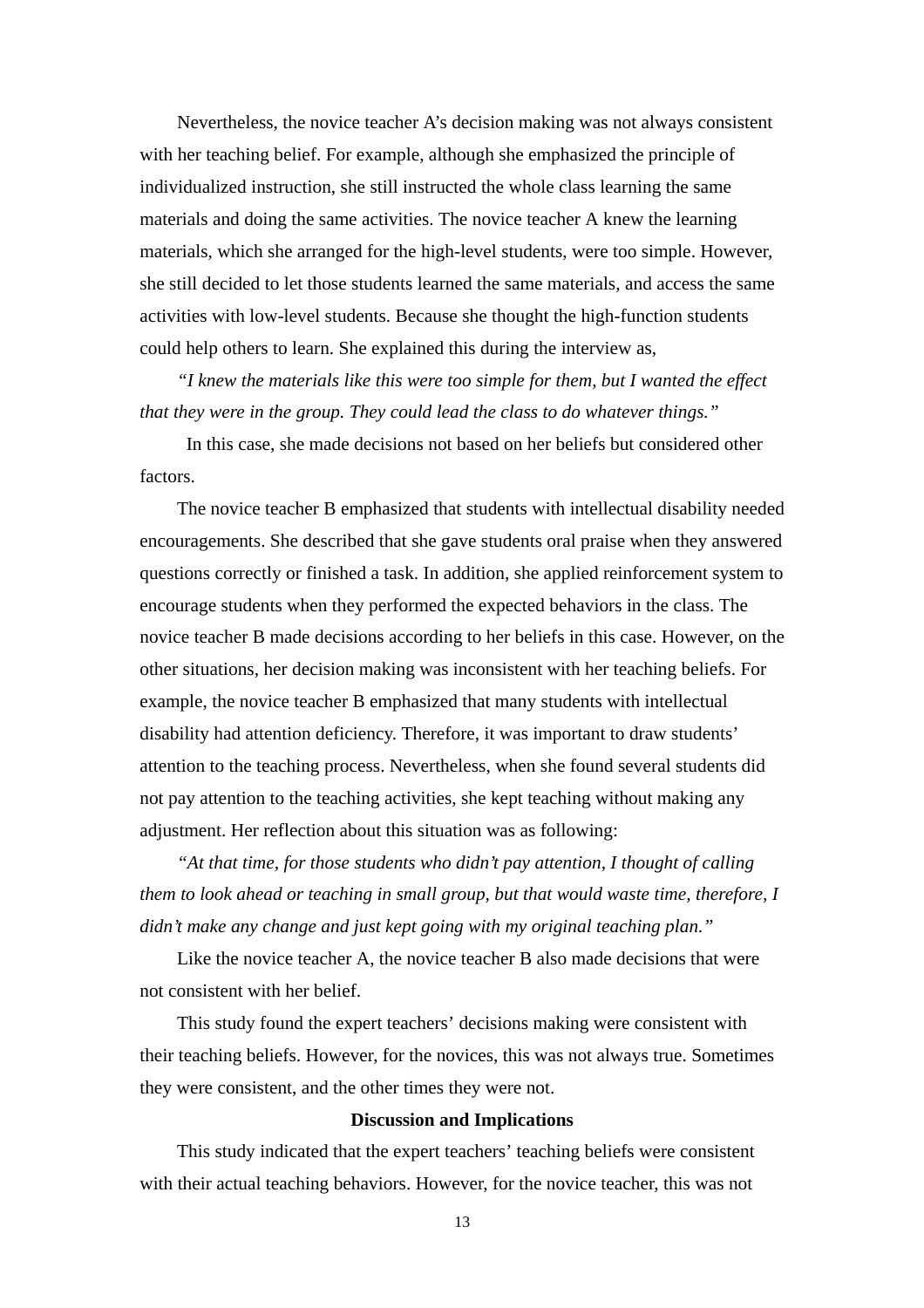always true. They were inconsistent sometimes. By analyzing the data in-depth, the researchers found that the beliefs which were inconsistent with the novice teachers were those from the educational theory and it might not be internalized to become their own beliefs. Therefore, when the beliefs were in conflict with some environmental factors, the novice teachers made compromise with it and made the decisions that were not consistent with their beliefs. However, the experts' beliefs were strengthened by constantly interacted with teaching field and became firmed. It is, therefore, important for student teachers to explore the beliefs underpinning their own teaching. The teacher education programs should provide opportunities for student teachers to examine and challenge their own beliefs through constant reflection, so that their beliefs will be much clearer and more consistent.

Teachers integrated different types of information when they made teaching decisions. Westerman (1991) pointed out that the major difference between the expert and the novice teachers lied in how they processed information in decision making. This study proved Westerman's point of view. The expert teachers related broader scope of information when they made decisions no matter in preactive, interactive or postactive stages. However, the novice teachers integrated much narrower scope of information in dealing with teaching decisions. The experts seemed to have more comprehensive image of their teaching. This strength allowed them to think thoroughly in preparing lessons and make quick decisions to adjust students' needs.

In addition, this study found another difference between expert and novice teachers. That was the ability of estimation of students' needs. The novice teachers had the difficulties to estimate students' abilities and their baseline behaviors accurately. As a result, they often prepared the lessons that were not suitable for students. Whereas the expert teachers had more knowledge about students' abilities, they knew students' baseline behaviors accurately and planned lessons appropriately. This finding was especially important to special educators. The individualized instructional principle has been emphasized long in special education area. The assessment of students' ability and baseline behavior is one of the basic essential teaching skills to fulfill the individualized instruction. However, the assessment of general ability and the measurement of baseline behavior for planning a lesson should be differentiated.

This study found that the knowledge of students made the difference between expert and novice teachers in making teaching decisions. "Data-based instruction"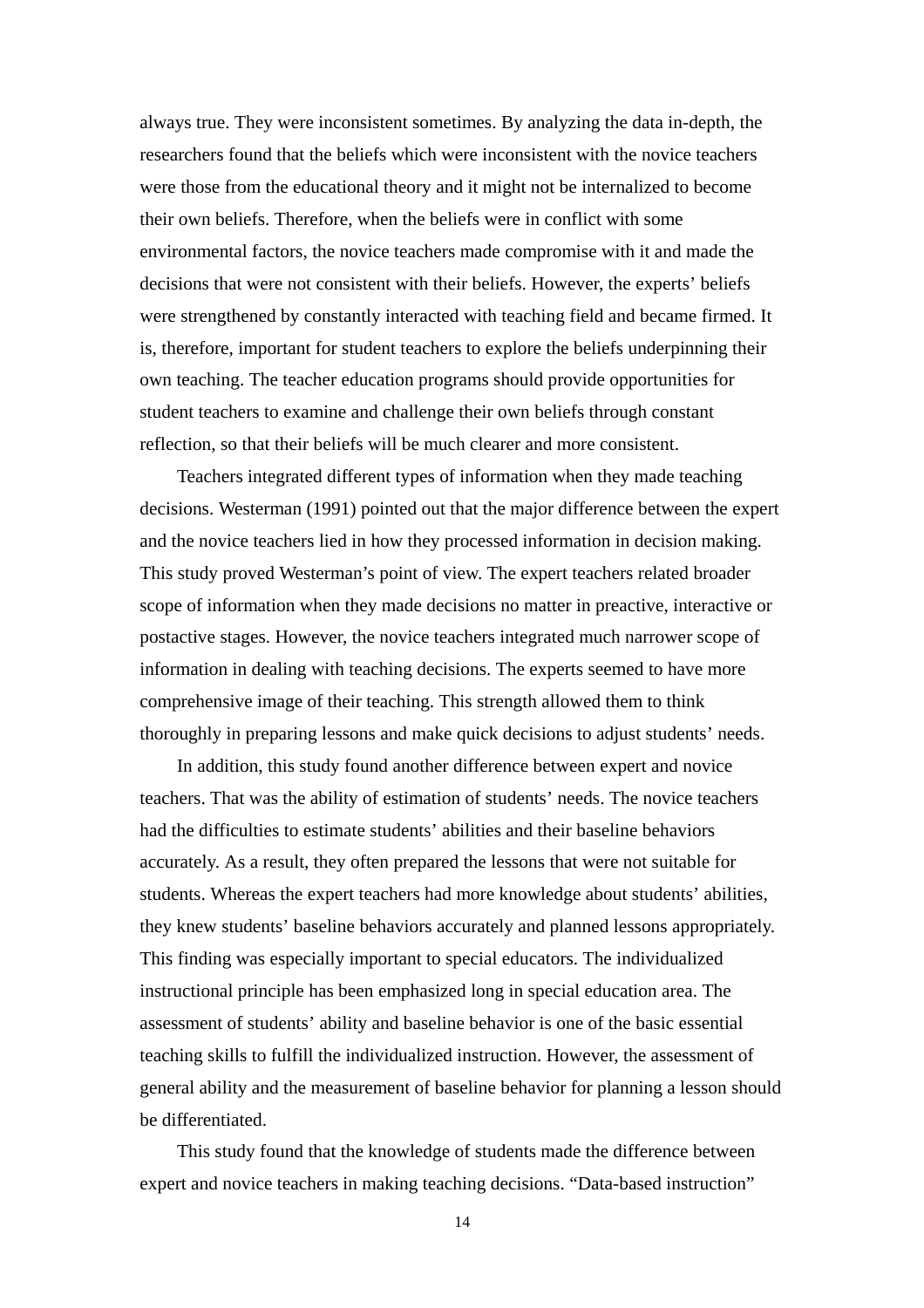should be emphasized in special education teacher preparation programs. The student teachers in the program should master the assessment skills to estimate students' abilities and baseline behaviors accurately.

Another difference between the expert and novice teachers in decision making was that the expert teachers did better than the novices did in making interactive decisions to adjust students' needs when the lesson was proceeding. The possible reasons were as following: First, expert teachers had more knowledge and possessed more repertory of problems and possible solutions than novice teachers did. Secondly, expert teachers integrated much broader scope of information than the novices did when they made an interactive decision. These cognitive structure and information processing strength might allow the experts diagnosed the problems quickly and made immediate adjustment according to students' needs.

Other factors such as the teaching routines might contribute to teachers' interactive decisions. The expert teachers had more teaching experiences. They had more well developed teaching routines than the novices did. This strength might allow them to make interaction decisions and react to the problem immediately.

In addition, the antecedents of interactive decision making should be considered also. By analyzing the data in depth, the researchers found that the novice teachers seemed to pay more attention on students' inattentive behaviors. They made more managerial decisions than the experts did. When off-task behaviors occurred, the novice teachers often made decisions to react immediately. On the contrary, the experts seemed to pay more attention on students' comprehension of learning. When learning difficulties appeared, the expert teachers made decisions to modify their lesson plan to adjust students' needs immediately. It seemed that the antecedents or the problem type affected teachers' interactive decision making. How did it affect the experts and novices' interactive decision making? Further researches need be conducted to clarify it.

The implication for teacher education programs is that teacher education should provide more opportunities for their student teachers to practice decision making and problem solving skills through simulated problem situations. It is important for the novice teachers to aware the reasons for the strategies and options which the expert teachers use.

All the participants in this study reported that the process of reflection imposed by the research made them more aware of their work. Both the expert and novice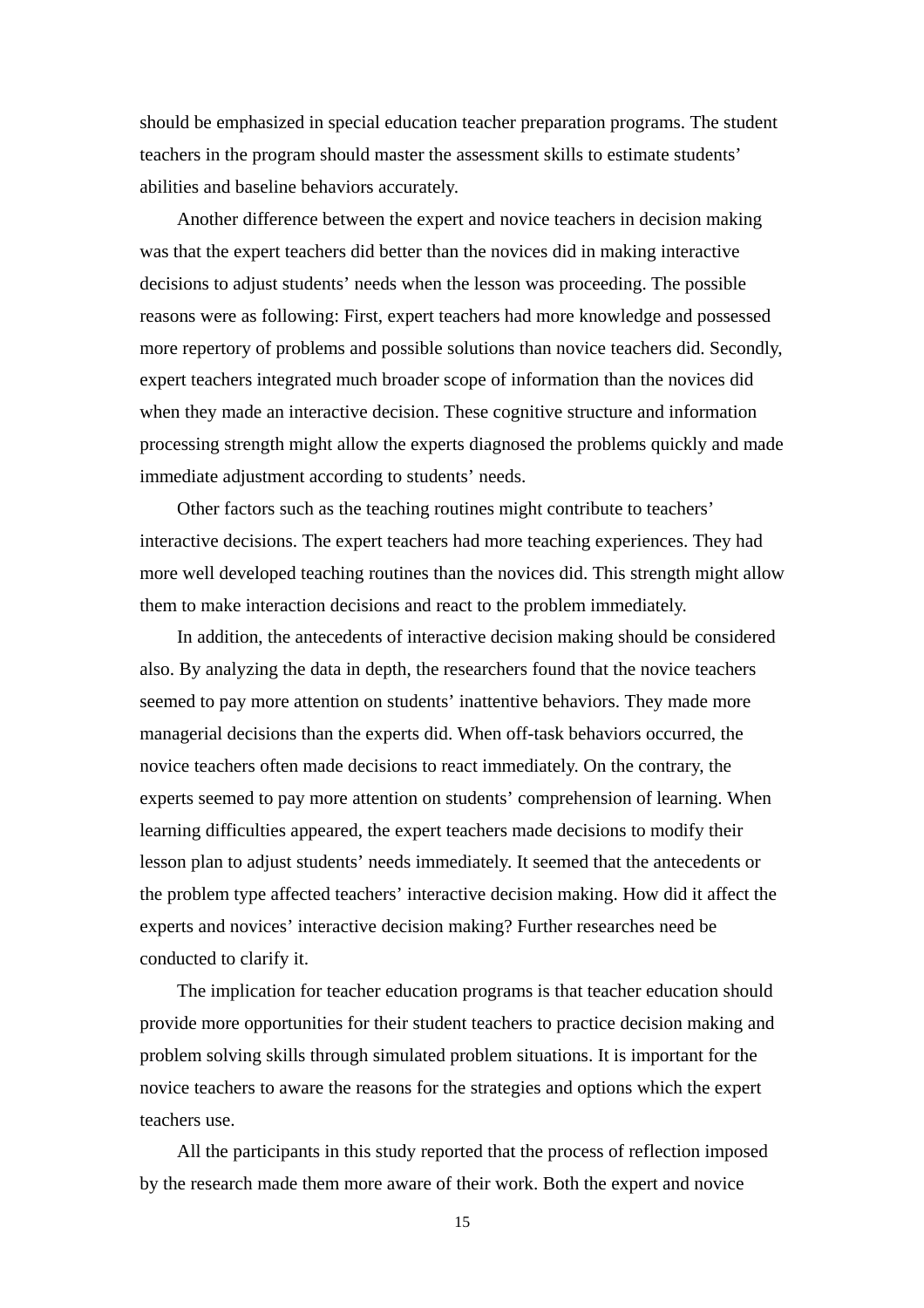teachers mentioned that the stimulated recall interview, watching and discussing their videotaped lessons were very helpful for their professional development. Teachers were forced to think about why they did what they did by the researchers' questions. They thought it helped them to look things from different angle, stimulated them to think different teaching strategies, further then to enhance their teaching skills and professional growth. Teacher education programs can use those methods to promoting teacher reflection, to foster insights into decision making which are unavailable through traditional programs.

Some questions need further investigation in this study. First, Evidence in the data indicated that teacher decision making was consistent with their teaching beliefs for the expert teachers, but not always true for the novices. What factors enter into this phenomenon? Does it relate to the individual differences?

Secondly, a stimulated recall procedure has been frequently used to study teacher's interactive thoughts and decisions (Clark & Peterson, 1986). However, we were not sure if the information presented by teachers were due to the researchers' guiding.

Many factors contributed to teachers' interactive decision making such as teachers' tolerance, alternative strategies, student factors and antecedents of decision making, etc. How do these factors affect the expert and novice teachers' interactive decision making? Further researches need to be clarified it.

#### **References**

- Bereiter, C., & Scardamaliam, M. (1986). Educational relevance of the study of expertise. *Interchange, 1*(2), 10-19.
- Clark, C. (1988). Teacher preparation: Contributions of research on teacher thinking. *Educational Researcher,* 5-12
- Clark, C.M., & Peterson, P.L. (1986). Teachers' though processes. In M. C. Wittrock (Eds.), *Handbook of research on teaching*. (3rd ed., pp. 255-296). New York: Macmillian.
- Forgarty, J.L., Wang, M.C., & Creek, R. (1983). A descriptive study of experienced and novice teachers' interactive instructional thoughts and actions. *Journal of Educational Research, 77*(1), 22-32.
- Gage, N.L., & Berliner, D.C. (1984). *Educational psychology*. Dallas: Houghton Mifflin.

Gagne', E.D.(1985). *The cognitive psychology of school learning*. Boston: Little,